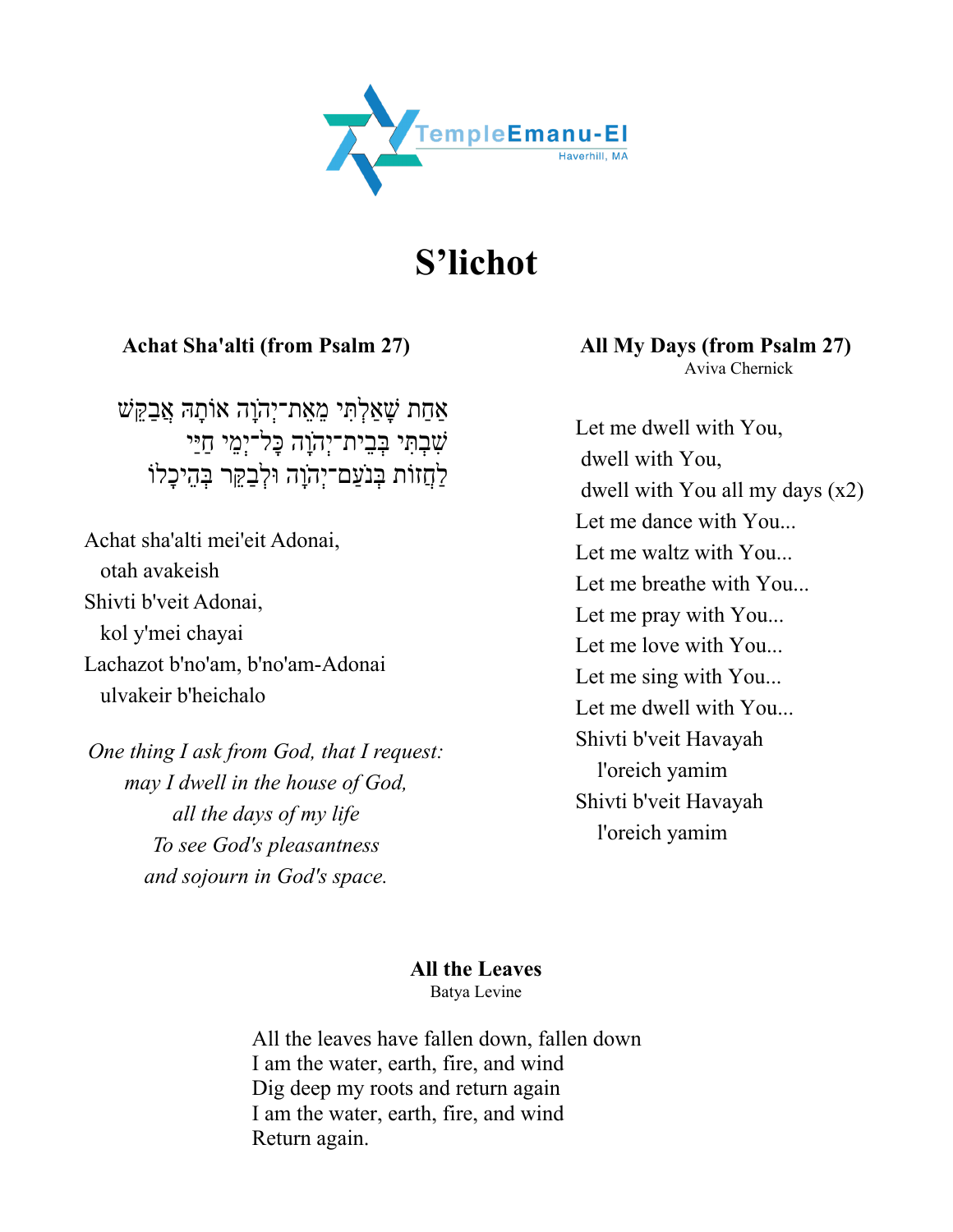#### **The head of the year** Marge Piercy\*

The moon is dark tonight, a new moon for a new year. It is hollow and hungers to be full. It is the black zero of beginning.

Now you must void yourself of injuries, insults, incursions. Go with empty hands to those you have hurt and make amends.

It is not too late. It is early and about to grow. Now is the time to do what you know you must and have feared to begin. Your face is dark too as you turn inward to face yourself, the hidden twin of all you must grow to be.

Forgive the dead year. Forgive yourself. What will be wants to push through your fingers. The light you seek hides

in your belly. The light you crave longs to stream from your eyes. You are the moon that will wax in new goodness.

\*Marge Piercy, "The head of the year," in *The Hunger Moon: New and Selected Poems, 1980–2010* (New York: Alfred A. Knopf, 2011), 216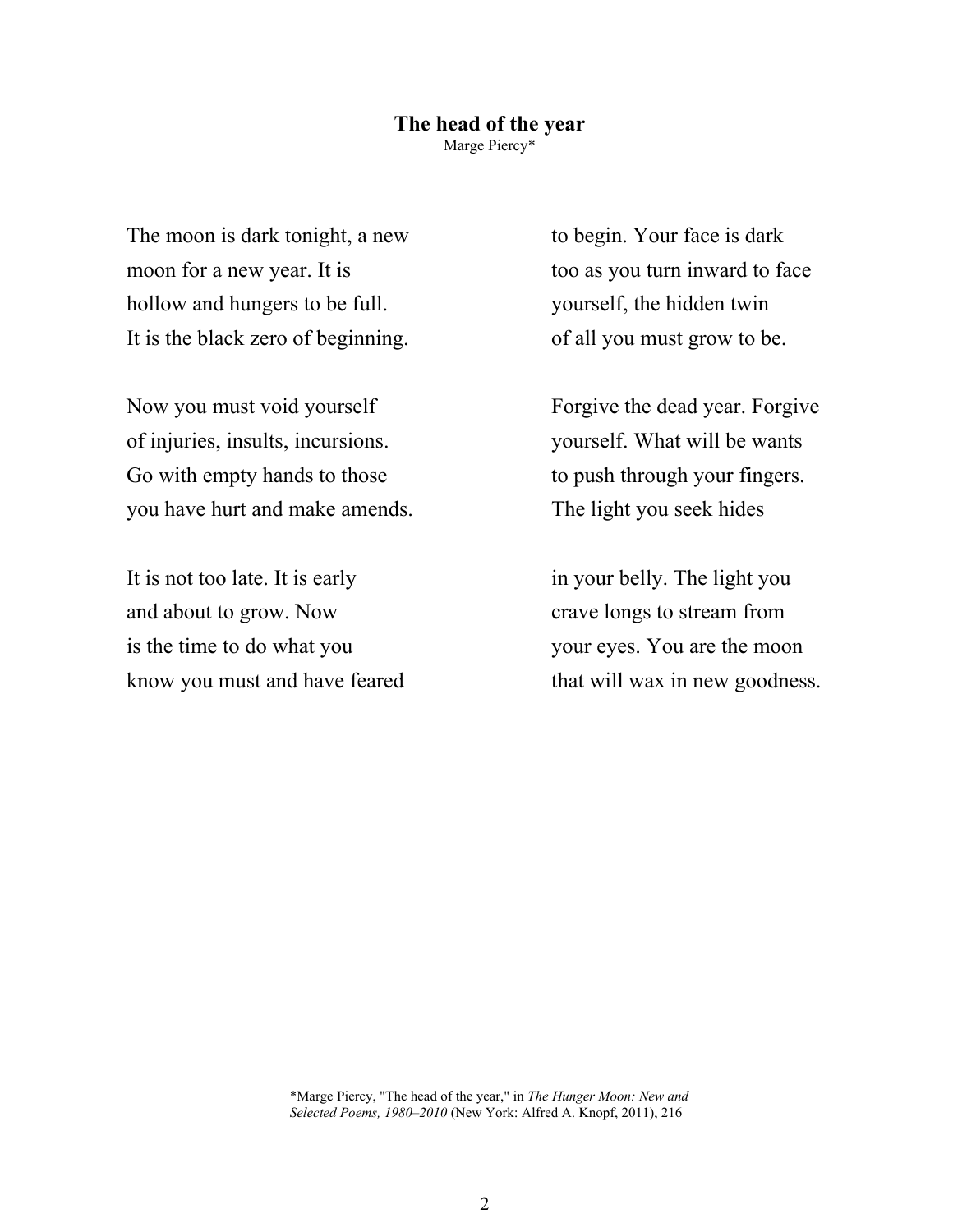## **Chatzi Kaddish**

Yitgadal v'yitkadash sh'meih rabbah B'alma div'ra chiruteih, v'yamlich malchuteih. B'chayeichon uvyomeichon, uvchayyei d'chol beit Yisra'eil, ba'agala uvizman kariv, v'imru Amein

Y'hei shmeih rabbah m'varach l'alam ul'almei almaya Yitbarach v'yishtabach v'yitpa'ar v'yitromam v'yitnasei v'yithadar v'yit'aleh v'yithallal sh'meih d'kud'sha, b'rich hu L'eila min kol birchata v'shirata, tushb'chata v'nechemata da'amiran b'alma v'imru Amein

יִתְגִּדִּל וְיִתְקִדְּשׁ שָׁמֹהָ רִבּאַ. בְּעַלְמֹא דִי בְרַא כְרְעוּתֶהּ, וְיַמְלִיךְ מַלְכוּתֵהּ בְחַיֵּיכוֹן וּבְיוֹמֵיכוֹן וּבְחַיֵּי דְכָל בֵּית יְשָׂרַאֲל. בַּעֲגַלַא וּבִזְמַן קַרִיב וְאָמְרוּ ןֵמאָ : יִהֵא שִׁמֶהּ רַבָּא מִבָרַךְ לְעָלַם יֵמְלָעְלוּ אָיַּמְלָע : יְתִבְּרַךְ וְיִשְׁתַּבָּח, וְיִתִפָּאַר וְיִתְרוֹמֵם וְיָתִנַשֵּׂא וְיִתְהַדָּר וְיָתְעֲלֶה וְיְתִהַלָּל יִשְׁמָה אָשְׁיִם הָּמֻדְּשָׁא הַרִיךְ הוּא אָעֲלֵּא הו ָכָּל בְּרְכָתָא וְשִׁירָתָא, הָשָׁבְּחָתָא

וְנָחֱמָתָא, דַאֲמִירַן בִּעֲלְמָא, וְאִמְרוּ ןֵמאָ :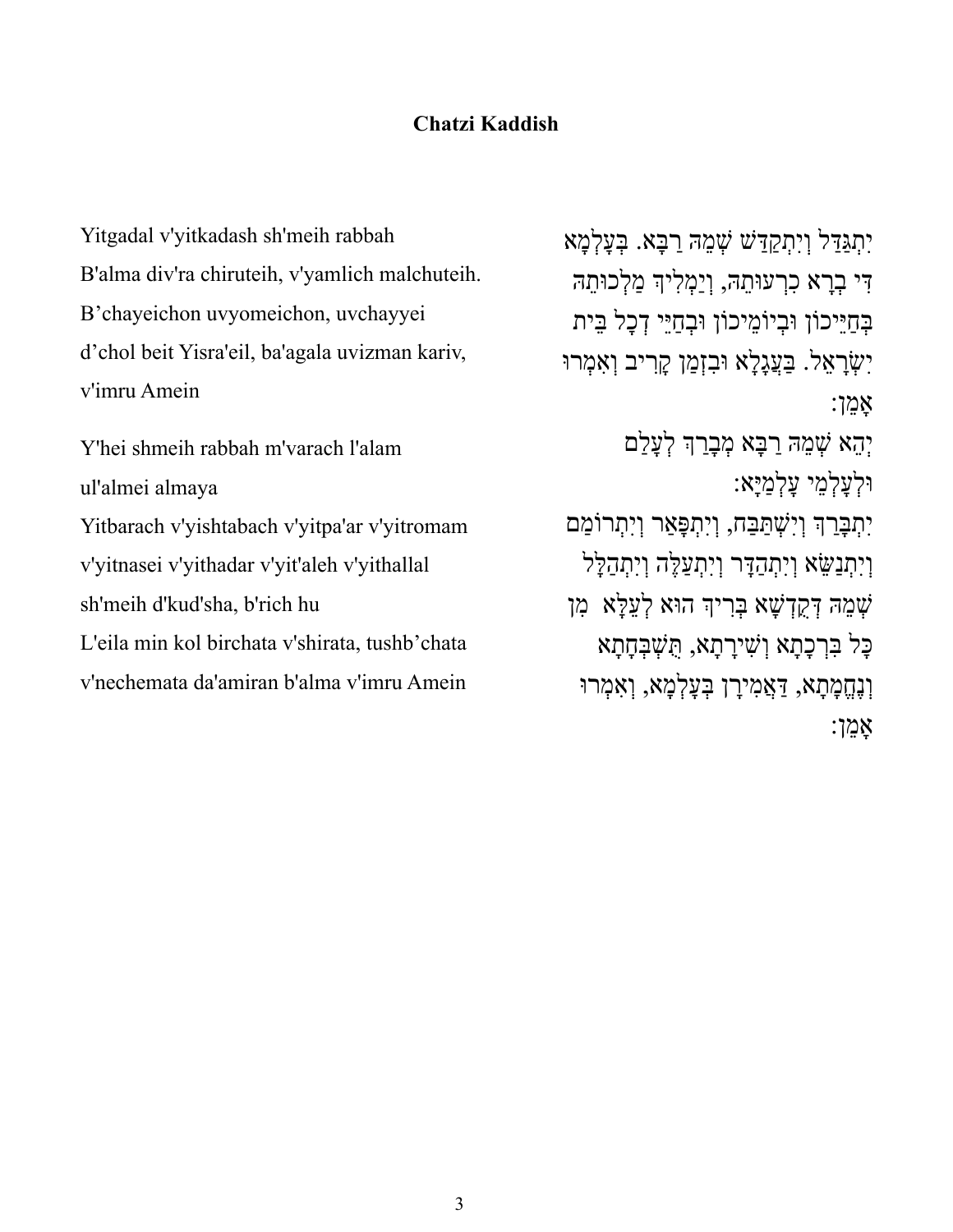#### **Aneinu Aneinu**

**Aneinu** elohei Avraham aneinu. Aneinu pokeid Sarah aneinu. Aneinu ufachad Yitzchak aneinu. Aneinu avir Ya'akov aneinu. Aneinu elohei Miryam aneinu. **Aninu** yoda'at yameinu aninu Aninu notenet chayyeinu aninu Aninu homah k'nafsheinu, aninu **Aneinu** ha'oneh b'eit ratzon aneinu. Aneinu ha'oneh b'eit tzarah aneinu. וּנֵנֲע יֵהלֱא םָהָרְבאַ וּנֵנֲע עֲנֵנוּ פּוֹקֵד ש<u>ַׂר</u>ְה עֲנֵנוּ וּנֵנֲע דַחַפוּ קָחְצִי וּנֵנֲע וּנֵנֲע ריִבֲא בֹקֲעַי וּנֵנֲע וּנֵנֲע יֵהלֱא םָיְרִמ וּנֵנֲע וּניִנֲע תַעַדוֹי וּניֵמָי וּניִנֲע עֲנינוּ נוֹחֱנֶת חיינוּ עֲנינוּ וּניִנֲע הָמוֹה וּנֵשְׁפַנְכּ וּניִנֲע וּנֵנֲע הֶנוֹעָה תֵעְבּ ןוֹצָר וּנֵנֲע ּעֲנִנוּ הִעוֹנֵה בְּעַת צרה עֲנִנוּ

> *Answer us, God of Avraham, answer us. Answer us, One who remembered Sarah, answer us. Answer us, One who redeemed Isaac's fear, answer us. Answer us, Knight of Jacob, answer us. Answer us, God of Miriam, answer us. Answer us, Crone of our days, answer us. Answer us, Giver of life, answer us. Answer us, Sounder of souls, answer us. Answer us, One who responds in times of need, answer us. Answer us, One who responds in times of distress, answer us.*

Translation and feminine verses from Piyyut North America and Yaffa Weisman (on www.riitualwell.org)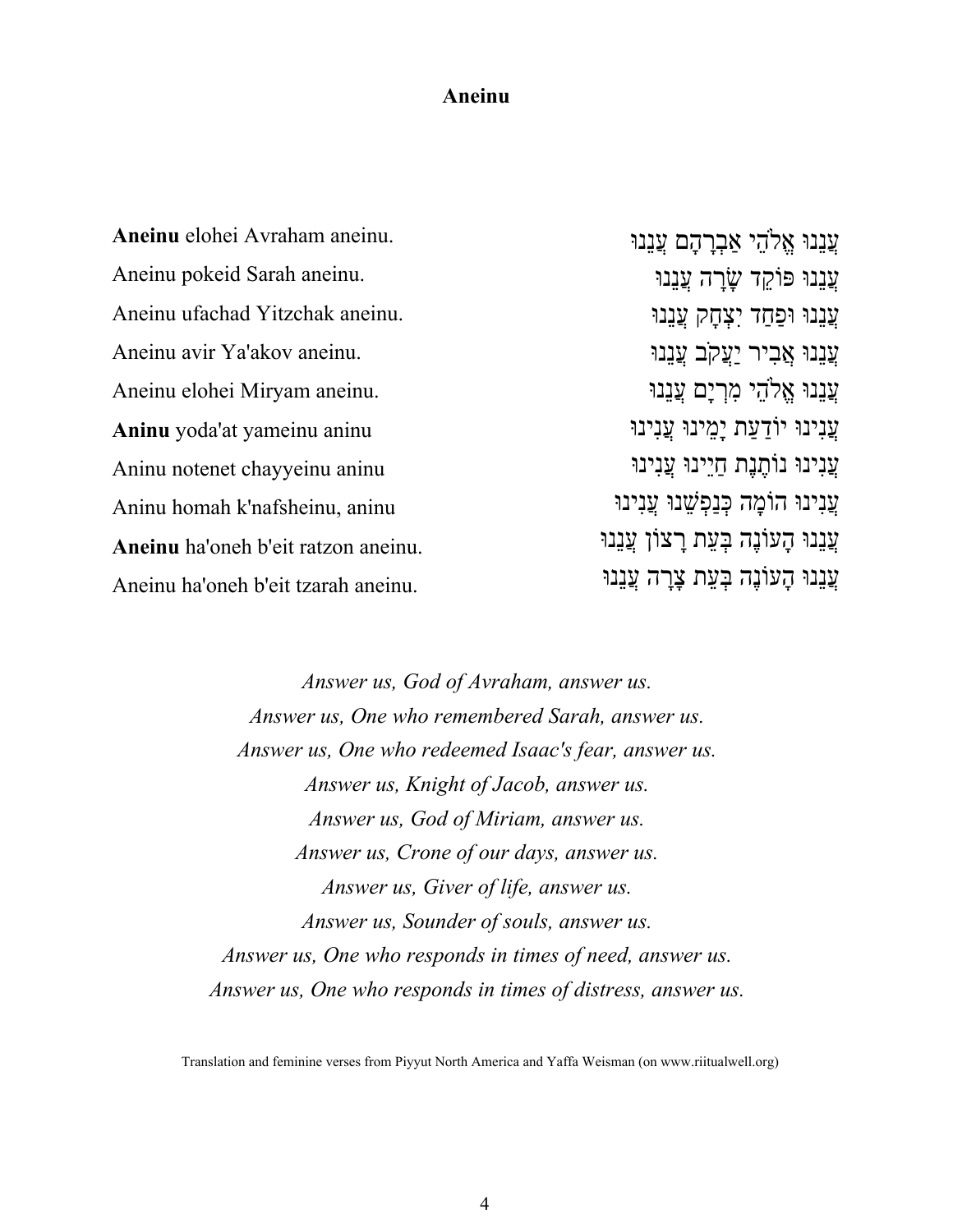# **Adon Has'lichot**

Adon has'lichot bochein l'vavot Goleh amukot doveir tz'dakot *Chatanu l'fanecha, racheim aleinu* Hadur b'nifla'ot vatik b'nechamot Zocheir b'rit avot chokeir k'layot *Chatanu l'fanecha...* Tov umeitiv lab'riyot yodeia kol nistarot Koveish avonot loveish tz'dakot *Chatanu l'fanecha...* Malei zakoyot nora t'hillot Soleiach avonot oneh b'eit tsarot *Chatanu l'fanecha...* Po'eil y'shu'ot tsofeh atidot Korei hadorot rocheiv aravot Shomeia t'fillot t'mim dei'ot *Chatanu l'fanecha...* Eil rachum shimcha, Eil chanun shimcha Eil erech apayim shimcha, Malei rachamim shimcha *Banu nikra shimcha, Adonai aseih l'ma'an sh'mecha*

אֲדוֹן הַסָּלְיחוֹת בּוֹחֵן לְבָבוֹת גּוֹלֶה עֲמוּקוֹת דּוֹבִר צְדַקוֹת ּחָטָאנוּ לִפָּנֵיךְ רַחֵם עַלֵינוּ

הדוּר בּנפלאוֹת ותיק בּנחִמוֹת זוֹכֵר בְּרִית אָבוֹת חוֹקֵר כְּלָיוֹת ּחָטָאנוּ לִפָּנֵיךְ רַחֵם עָלֵינוּ

טוֹב וּמֵטִיב לַבְּרִיּוֹת יוֹדֶעֲ כַּל נִסְתַּרוֹת כּוֹבֹשׁ עֲוֹנוֹת לוֹבֹשׁ צַדִּקְוֹת חטאנוּ לְפִנֶיךָ רחם עלינוּ

> מלא זכּיּוֹת נוֹרא תְהלוֹת ַחֵלוֹס תוֹנוֲֹע הֶנוֹע תֵעְבּ תוֹרָצ חטאנוּ לְפִנְיִדְ רחם עלינוּ

פּוֹעל יְשׁוּעוֹת צוֹפֵה עֲתידוֹת קוֹרָא הַדּוֹרוֹת רוֹכָב עֲרַבוֹת ַעֵמוֹשׁ תוֹלִּפְתּ םיִמְתּ תוֹעֵדּ ּחַטַאנוּ לְפַנֵיךְ רַחֵם עַלֵינוּ

אל רחוּם שמִד אל חַנּוּן שַׁמְד אֵל אֶרֶךְ אַפַּיִם שִׁמְךָ מָלֵא רַחַמִים ֿשָׁמ<del>ָ</del>ד בּנוּ נקרא שמִדְּה<sup>ַ</sup> עַשׂה למען שַׁמִדְ

*Master of pardons, Who examines thoughts, Who reveals deep [secrets], Who speaks righteousness—we have sinned before You; have mercy on us! Magnificent in wonders, Expert in comforting, Recaller of the covenant with the Patriarchs, Investigator of the emotions—we have sinned before You; have mercy on us! Who is good and does good for creations, Knower of all hidden things, Overlooker of iniquities, Who is clothed in righteousness—we have sinned before You; have mercy on us! Full of merits, Awesome in praises, Pardoner of iniquities, Who answers in times of distress—we have sinned before You; have mercy on us! Performer of salvations, Seer of future events, Caller to the future generations, Rider in the highest heavens, Hearer of prayers, Perfect in knowledge—we have sinned before You; have mercy on us! Compassionate God is Your Name; God Who is Gracious is Your Name; God Who is Slow to Anger is Your Name; Full of Compassion is Your Name; Your Name is called upon us; Adonai, act for the sake of Your name.*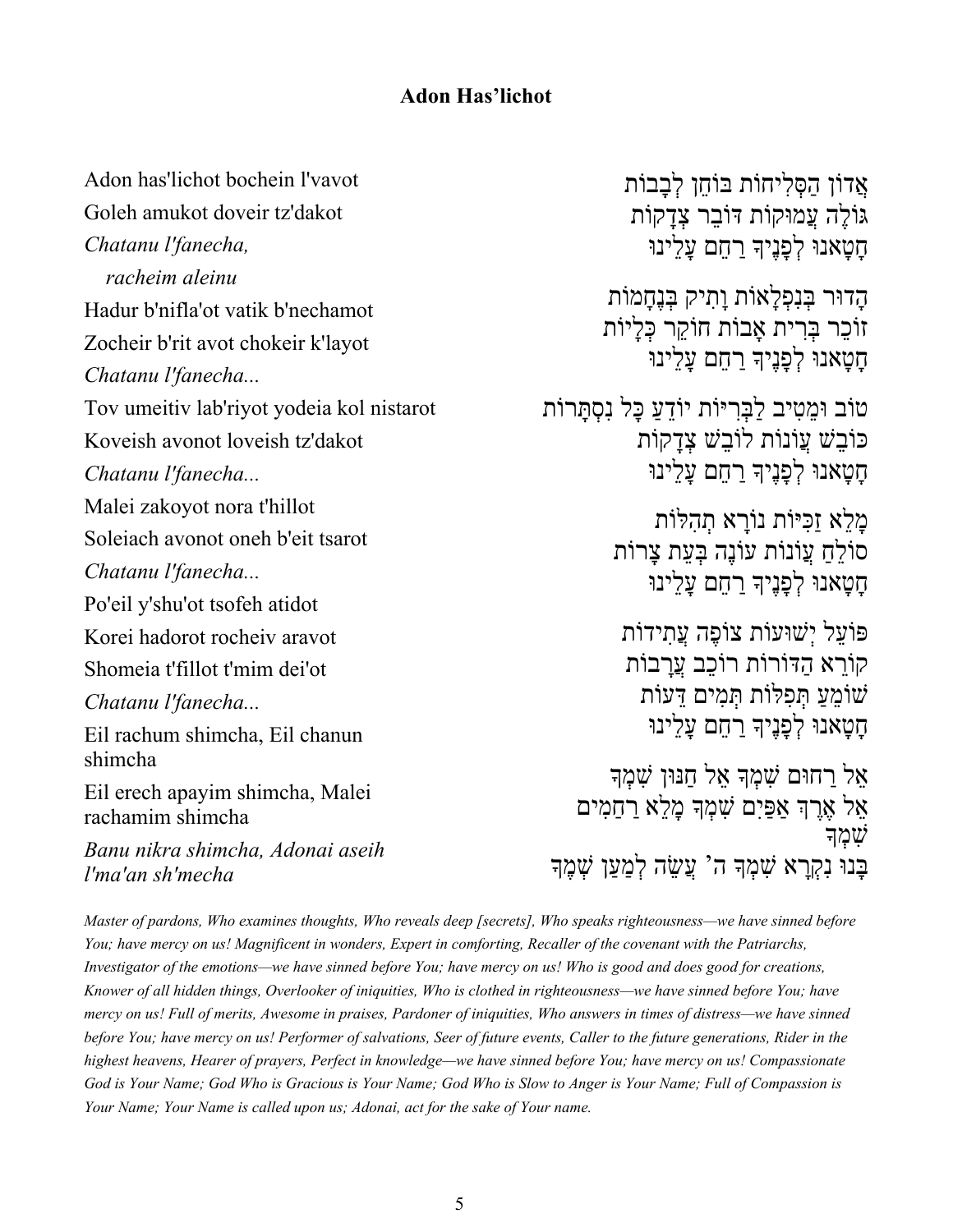## **Eil Melech Yosheiv**

Eil melech yosheiv al kisei rachamim, umitnaheig bachasidut, mocheil avonot amo, ma'avir rishon rishon, marbeh m'chilah l'chata'im, us'lichah l'fosh'im, oseh tz'dakot im kol basar v'ruach, lo ch'ra'atam lahem gomeil. Eil, horeitanu lomar midot sh'losh-esreih, z'chor lanu hayom b'rit sh'losh-esreih, k'mo shehodata le'anav mikedem, v'chein katuv b'toratach:

ְאֵל מֶלֶךְ יוֹשֵׁב עַל כִּסֵּא רַחֲמִים וּמתנהג בחסידוּת מוֹחל עוֹנוֹת עמוֹ מעֲביר ראשׁוֹן ראשׁוֹן מַרִבָּה מְחִילַה לְחַטַּאִים וּסלִיחה לִפוֹשׁעים עוֹשׂה צִדַקוֹת עִם כַּל-בָּשָׂר וְרוּחַ לֹא כְרעתם לֹהֶם גּוֹמֹל  $\lambda$ ל הוֹרַתנוּ לוֹמר מדּוֹת שָׁלִשׁ-עֲשָׂרה וָכַר-לַנוּ הַיּוֹם בְּרִית שָׁלֹשׁ-עֲשֶׂרֵה כִּמ*ּוֹ שֶׁהוֹדעַתּ לֵענו מִקְד*ָם וְכֵן כָּתוּב בְּתוֹרַתַּךְ

vayeired Adonai be'anan, vayityatzeiv imo sham, vayikra v'sheim Adonai

<u>וַיָּרֶ</u>ד יְהִוַּה בֵּעֲנַן וַיְּתִיַצֵּב עָמוֹ שָׁם ויּקָרא בָשׁם יְהוֹה

*God, Ruler, Who sits on a throne of mercy and acts with kindness, Who forgives the iniquities of God's people, removes [sins] one by one, abundantly grants forgiveness to transgressors and pardon to sinners, Who performs righteous deeds with all [those of] flesh and spirit; not according to their wickedness does God exact retribution. God, You taught us to recite the Thirteen Attributes; recall for us today the covenant of the Thirteen [Attributes], as You made known to the humble one in ancient times. Such is it written in Your Torah: "Adonai descended in the cloud and stood there with him, and called out the Name—Adonai." (Sh'mot (Exodus) 34:5)*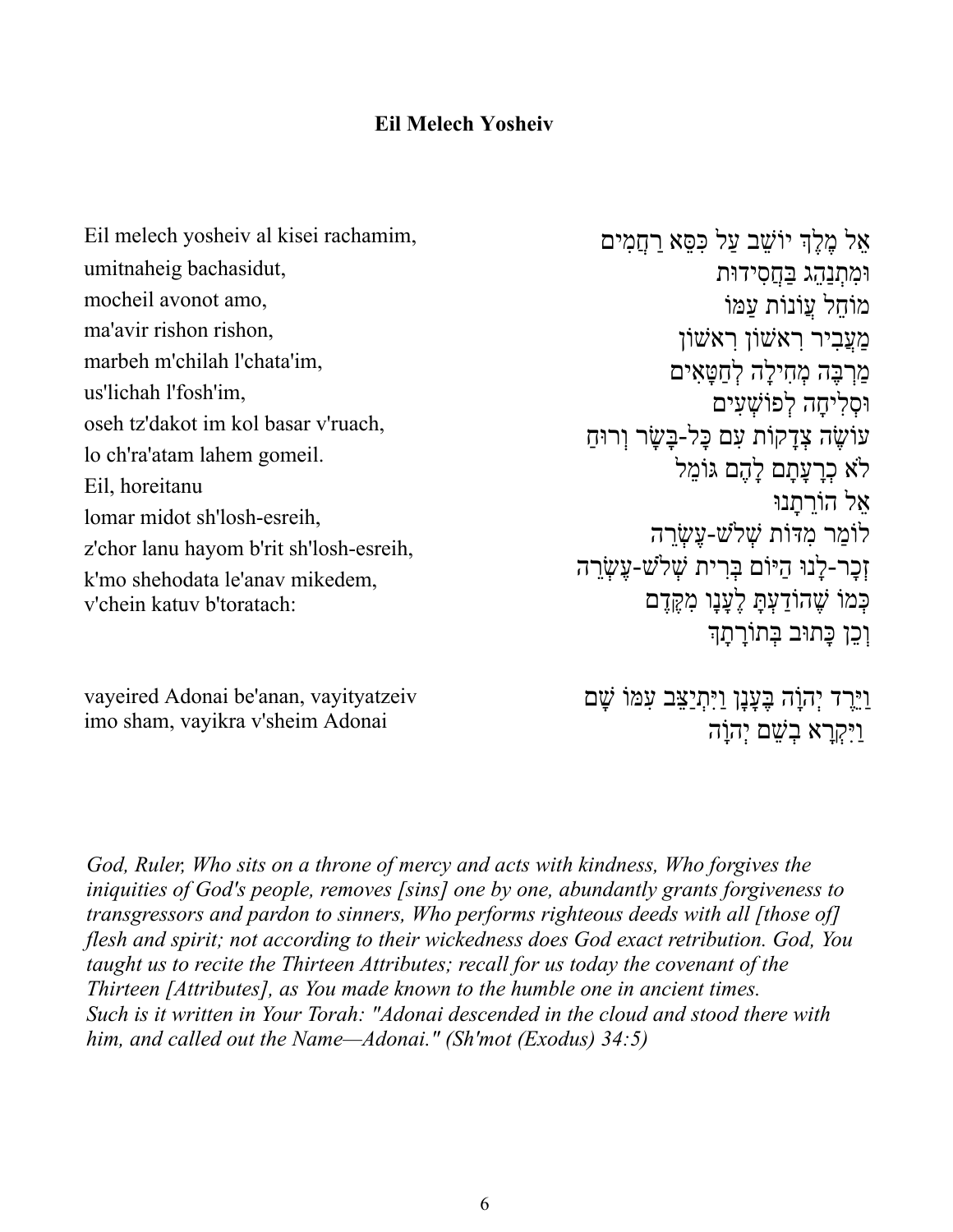| V'sham ne'emar                     | וִשַׁם נֵאֱמַר                            |
|------------------------------------|-------------------------------------------|
| Vaya'avor Adonai al-panav vayikra: | וַיַּעֲבֹר יִהוַׂה עַל־פַּנָיו וַיִּקְרַא |
| 13 Midot (Attributes of God)       |                                           |
| Adonai Adonai,                     | יְהֹוָה                                   |
| eil rachum v'chanun,               | אֵל רַחוּם וְחַנּוּן                      |
| erech apayim,                      | אֵרֶךְ אַפַּיִם                           |
| v'rav chesed ve'emet.              | וַרַב־חֶסֶד וֶאֱמֶת                       |
| Notzeir chesed la'alafim,          | נֹצֵר חֶסֶד לָאֲלָפִים                    |
| nosei avon vafesha                 | ּ בֹשֵׂא עַוֹן וַפִּשַׁע                  |
| v'chata'ah, v'nakeih.              | וְחַטָּאָה וְנַקֵּה                       |
|                                    |                                           |

V'salachta la'avoneinu ulchatateinu unchaltanu

וְסָלַחְתָּ לַעֲוֹנֵנוּ וּלְחַטָּאתֵנוּ וּנְחַלְתָּנוּ

*And there it is stated: "Adonai passed by before him and called out:* 

*'Adonai, Adonai, God, Compassionate One, Gracious One, Who is slow to anger and abounding in kindness and faithfulness—God keeps kindness for thousands [of generations], bears iniquity, sin and transgression and absolves.'" (Sh'mot (Exodus) 34:6–7)*

*May You forgive our iniquity and our transgression, and take us as Your inheritance. (Sh'mot (Exodus) 34:9)*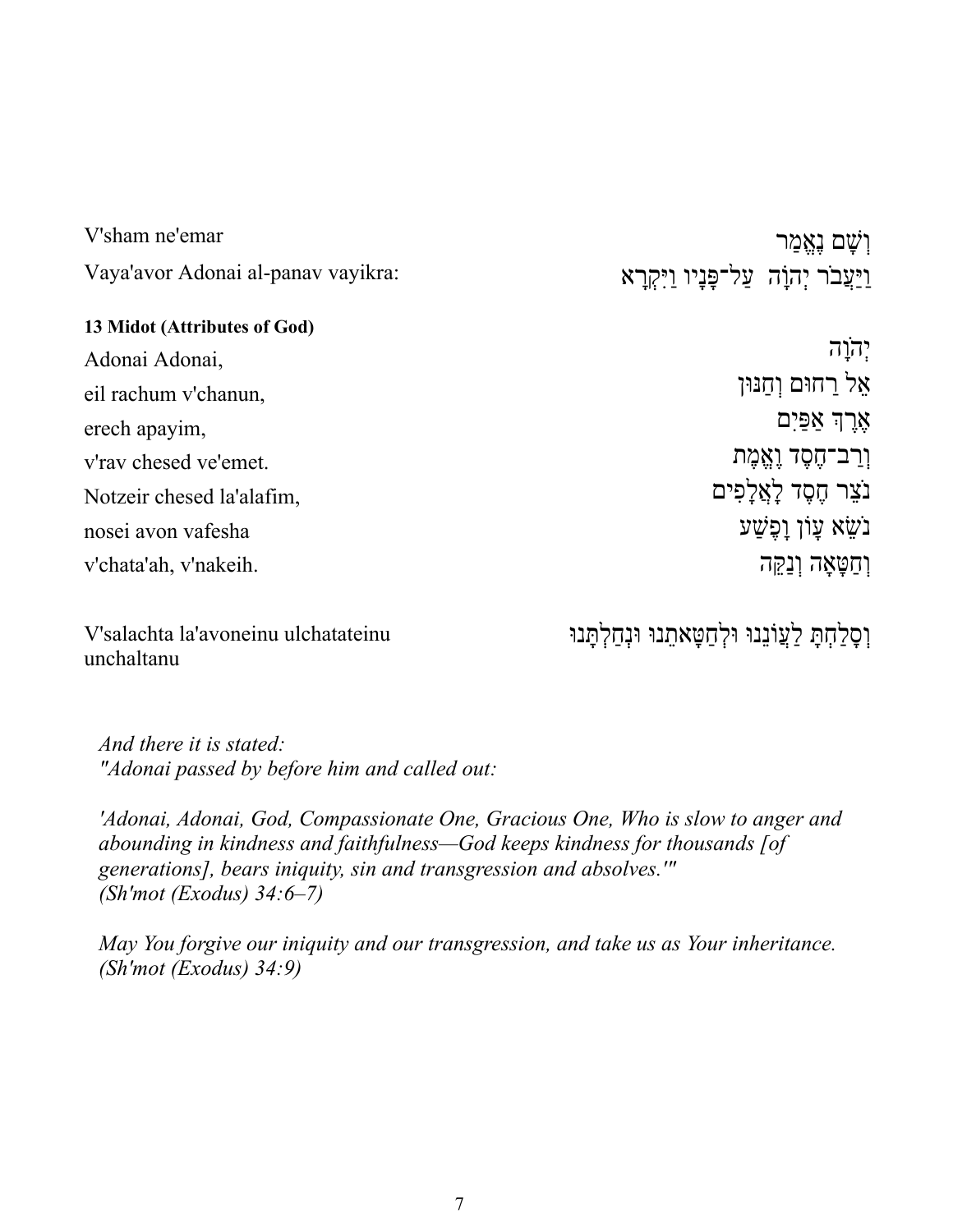### **Sh'ma Koleinu Ashamnu Ashamnu Ashamnu Ashamnu Ashamnu Ashamnu** Ashamnu Ashamnu Ashamnu Ashamnu Ashamnu Ashamnu Ashamnu Ashamnu Ashamnu Ashamnu Ashamnu Ashamnu Ashamnu Ashamnu Ashamnu Ashamnu Ashamnu Ashamnu Ashamnu As

Sh'ma koleinu, Adonai eloheinu, chus v'racheim aleinu, v'kabeil b'rachamim uvratzon et t'filateinu.

Hashiveinu Adonai eilecha v'nashuvah, chadeish yameinu k'kedem.

Al tashlicheinu mil'fanecha, v'ruach kodsh'cha al tikach mimenu.

Al tashlicheinu li'eit ziknah, kichlot kocheinu al ta'azveinu.

Al ta'azveinu, Adonai eloheinu, al tirchak mimenu.

עִוּמַע קוֹלֵינוּ יִיַ אֱלֹהֵינוּ חוּס ורחם עלינוּ וְקַבֵּל בְּרָחֲמִים וּבְרַצוֹן אֵת-תִּפְלֵּתֵינוּ

> הַשִּׁיּבֵנוּ יְיָ אֱלֵיךָ וְנָשׁוּבָה חדּשׁ ימינוּ כָּקֶדֶם

אל-תּעָליכנוּ מלְפַנֵיך וְרוּחַ קַדְשָׁךָ אַל-תְּקַח מִמֶּנּוּ

> אַל-תַּשָׁלִיכֵנוּ לְעֵת זְקִנָּה כּכלוֹת כֹּחֹנוּ אל-תּעזבנוּ

> > אַל-תַּעֲזָבֶנוּ יְיַ אֱלֹהֵינוּ אל-תּרחק ממנוּ

*Hear our voice, ETERNAL ONE, our God, and accept our prayer with mercy and good will. Turn us, ANCIENT ONE, toward You, that we might be enabled to return. Renew our days like days of old. Do not cast us away from dwelling in Your presence, and do not remove Your holy spirit from our midst, And do not cast us off as we grow old; do not forsake us when our strength departs.*

Translation adapted from *Machzor Kol Haneshama* (1999)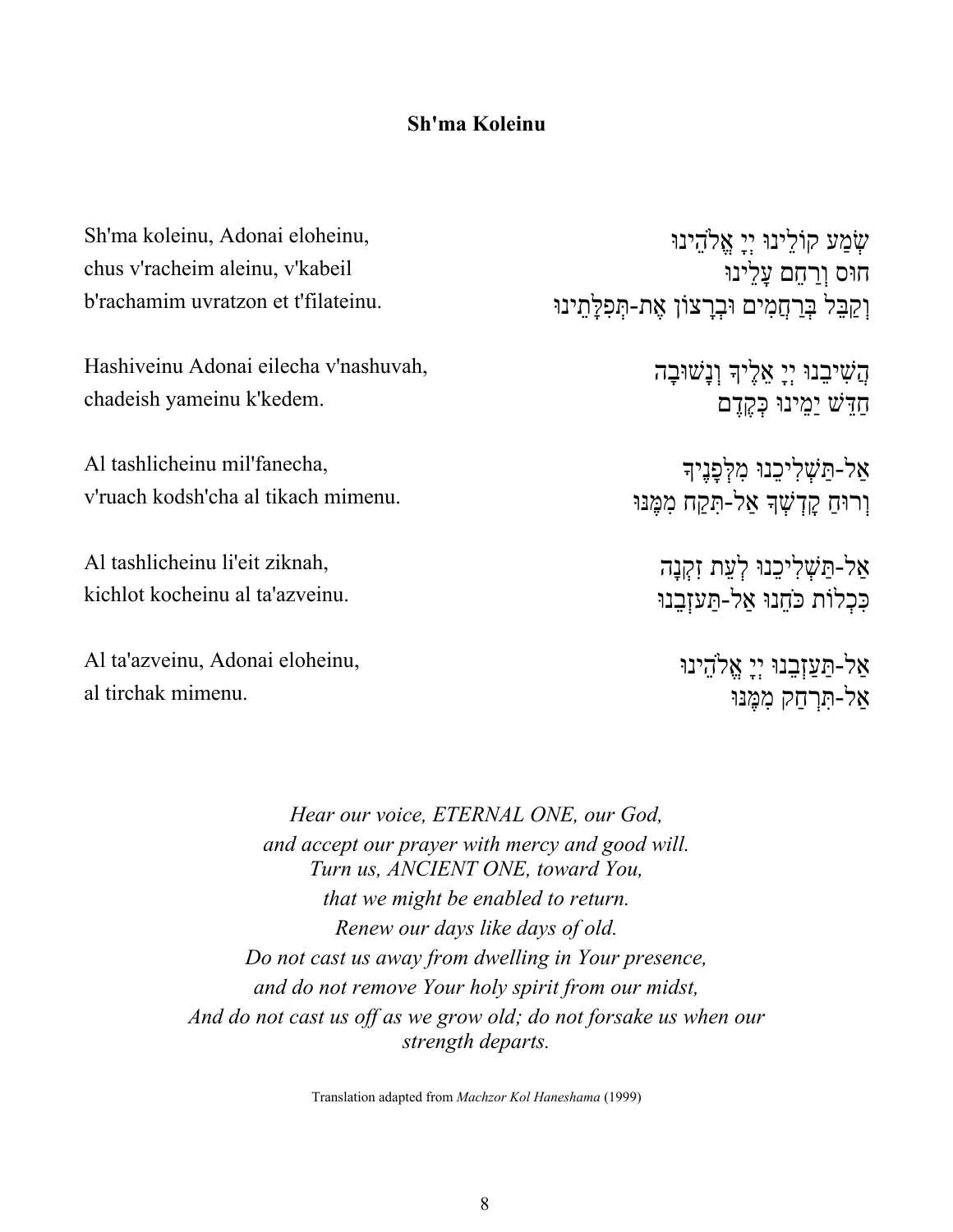# **Sh'ma Koleinu Ashamnu** *(the short confessional)*

Ashamnu, bagadnu, gazalnu, dibarnu dofi. He'evinu, v'hirshanu, zadnu, chamasnu, tafalnu sheker. Ya'atznu ra, kizavnu, latznu, maradnu, ni'atznu, sararnu, avinu, pashanu, tzararnu, kishinu oref. Rashanu, shichatnu, ti'avnu, tainu, tita'nu.

ו*ּנִיבּג*ָדְנוּ גּזַלְנוּ דִּבְרְנוּ דִּפִי הֵעֵוִינוּ וְהָרְשָׁעָנוּ זַדְנוּ חַמֲסְנוּ טַפְלְנוּ ּנֶאְקֶר. יְ<u>ע</u>ְצְנוּ רָע כְּזַּבְנוּ לַצְנוּ מֲרִדְנוּ וּנִאָצָנוּ סרִרְנוּ עוִינוּ פּ*ּשָׁ*עָנוּ צרִרְנוּ קִשִּׁינוּ עָרֵף. <u>רְש</u>ָׁעָנוּ שַׁחֲתְנוּ תַּעַבְנוּ וּניִֽעָתּ וּנְעָֽתְּעִתּ

*We have trespassed. We have dealt treacherously. We have robbed. We have spoken slander. We have acted perversely. We have done wrong. We have acted presumptuously. We have done violence. We have praticed deceit. We have counseled evil. We have spoken falsehood. We have scoffed. We have revolted. We have blasphened. We have rebelled. We have committed iniquity. We have transgressed. We have oppressed. We have been stiff-necked. We have acted wickedly. We have dealt corruptly. We have committed abomination. We have gone astray. We have led others astray.* 

Sarnu mimitzvotecha umimishpatecha hatovim v'lo shava lanu. V'atah tzaddik al kol-haba aleinu, ki emet asita va'anachnu hirshanu.

ּסַרְנוּ מִמְּצָוֹתֵיךָ וּמִמְּשָׁפַּטֵיךָ הַטּוֹבִים וְלֹא שָׁוָה לָנוּ. וְאַתָּה צָדִּיק עַל ּכָּל-הַבָּא עַלֵינוּ, כִּי אֵמֶת עָשִׂיתָ וּנְחַנֲאַו וּנְעָשְׁרִה

*We have turned away from Your mitzvot and Your good laws and it didn't do us any good. You are just in everything that's come upon us; You have acted faithfully, and we have acted wickedly.*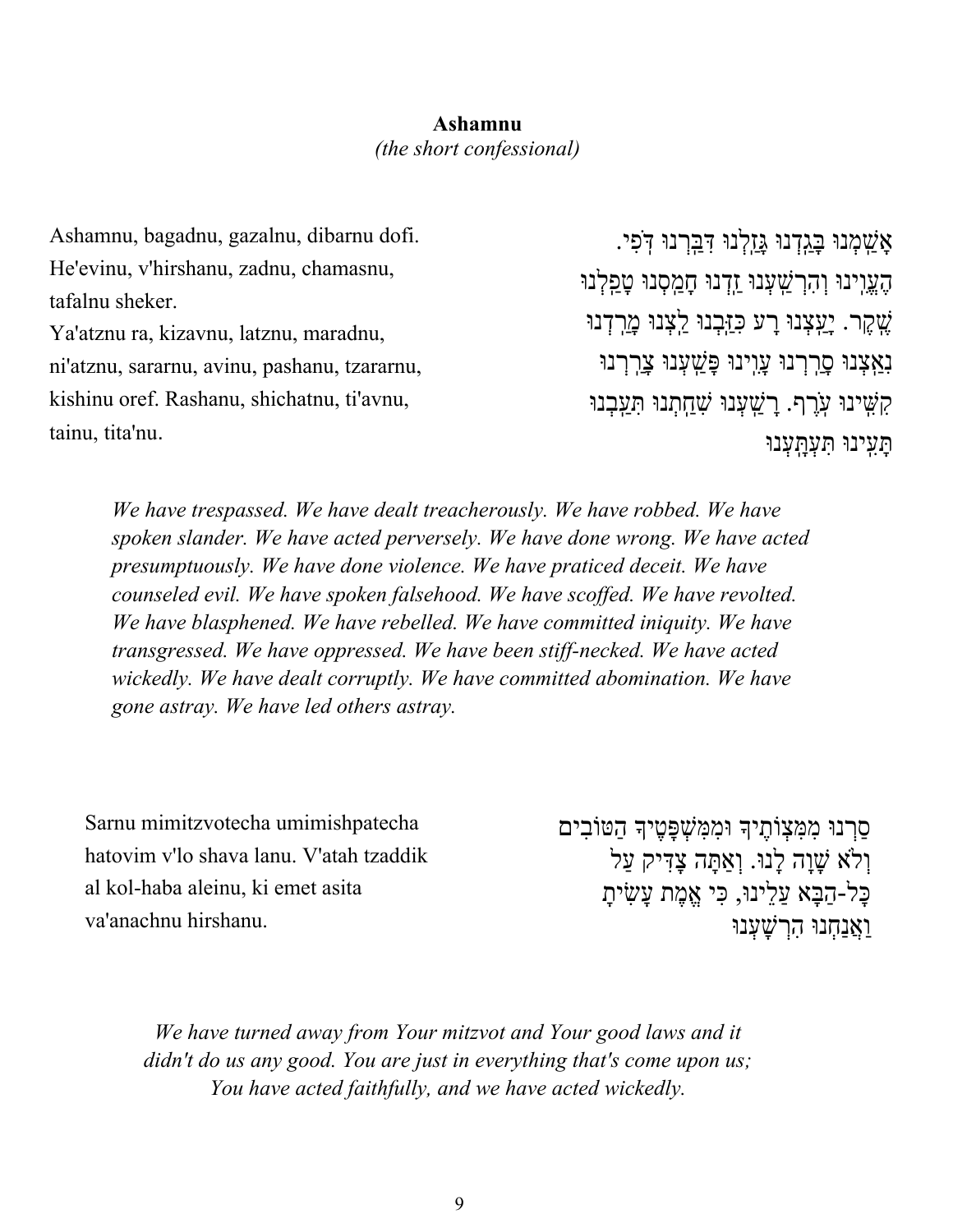#### **Shomeir Yisra'eil**

| Shomeir Yisra'eil,                 | שומר ישראל                                   |
|------------------------------------|----------------------------------------------|
| sh'mor sh'eirit Yisra'eil.         | שמור שְאֲרִית יְשָׂרָאֵל                     |
| V'al yovad Yisra'eil,              | וְאַל יֹאבַד יְשָׂרָאֵל                      |
| ha'om'rim b'chol-yom               | הַאוֹמִרִים בִּכַל-יוֹם                      |
| "Sh'ma Yisra'eil!"                 | שמע ישראל                                    |
| Shomeir goy echad,                 | שׁוֹמֵר גּוֹי אֵחָד                          |
| sh'mor sh'eirit goy echad.         |                                              |
| V'al yovad goy echad,              | שמור שְאֵרִית גּוֹי אֵחֲד                    |
| ha'om'rim b'chol-yom:              | וְאַל יֹאבַד גּוֹי אֱחֲד                     |
| Sh'ma, Yisra'eil, Adonai eloheinu, | הָאוֹמִרִים בִּכָל-יוֹם                      |
| Adonai echad.                      | שָׁמַע יִשְׂרָאֵל יְיָ אֱלֹהֵינוּ יְיָ אֶחָד |

Shomeir goy kadosh, sh'mor sh'eirit goy kadosh. V'al yovad goy kadosh, ha'om'rim b'chol-yom, Kadosh kadosh kadosh!

```
שׁוֹמר גּוֹי קדוֹשׁ
שׁמוֹר שָׁאֲרִית גּוֹי קַדוֹשׁ
     וְאֲל יֹאָבַד גּוֹי קַדוֹשׁ
      הַאוֹמְרִים בְּכַל-יוֹם
      קַדוֹשׁ קַדוֹשׁ קַדוֹשׁ
```
*Guardian of Israel, guard the remnant of Israel, and let not Israel perish, who declare every day, "Listen, Israel."*

*Guardian of a unique nation, guard the remnant of a unique nation, and let not that unique nation perish, who declare every day, "Listen, Israel, the LORD your God, the LORD is One.*

*Guardian of a holy nation, guard the remnant of that holy nation, and let not the holy nation perish, who declare every day, "Holy, Holy, Holy."*

Translation from the Koren Mesorat HaRav siddur, 2011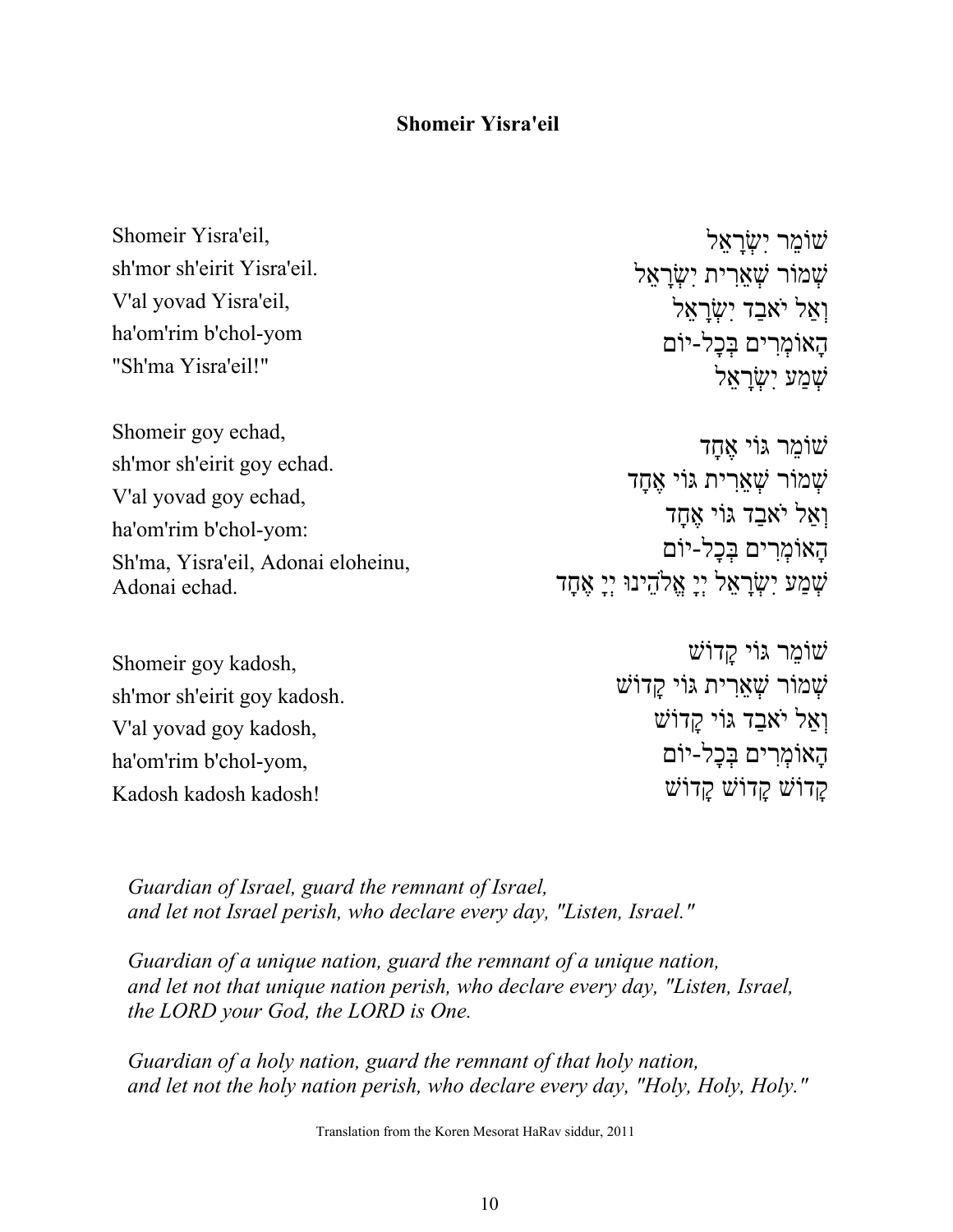## **Eil Melech Yosheiv**

Eil melech yosheiv al kisei rachamim, umitnaheig bachasidut, mocheil avonot amo, ma'avir rishon rishon, marbeh m'chilah l'chata'im, us'lichah l'fosh'im, oseh tz'dakot im kol basar v'ruach, lo ch'ra'atam lahem gomeil. Eil, horeitanu lomar midot sh'losh-esreih, z'chor lanu hayom b'rit sh'losh-esreih, k'mo shehodata le'anav mikedem, v'chein katuv b'toratach:

ְאֵל מֶלֶךְ יוֹשֵׁב עַל כִּסֵּא רַחֲמִים וּמתנהג בחסידוּת מוֹחל עוֹנוֹת עמּוֹ מעֲביר ראשׁוֹן ראשׁוֹן מַרִבָּה מְחִילַה לְחַטַּאִים וּסלִיחה לִפוֹשׁעים עוֹשֶׂה צְדַקוֹת עָם כַּל-בַּשַׂר וְרוּחַ לֹא כְרעתם לֹהֶם גּוֹמֹל אֵל הוֹרתנוּ לוֹמר מדּוֹת שָׁלֹשׁ-עֲשָׂרה וָכַר-לַנוּ הַיּוֹם בְּרִית שָׁלֹשׁ-עֲשֶׂרֵה כִּמ*ּוֹ שֶׁהוֹדִעָתּ לֵענו מִקְד*ָם וְכֵן כָּתוּב בְּתוֹרַתַּךְ

vayeired Adonai be'anan, vayityatzeiv imo sham, vayikra v'sheim Adonai

<u>וַיָּרֶ</u>ד יְהִוַּה בֵּעֲנַן וַיְּתִיַצֵּב עָמוֹ שָׁם ויּקָרא בָשׁם יְהוֹה

*God, Ruler, Who sits on a throne of mercy and acts with kindness, Who forgives the iniquities of God's people, removes [sins] one by one, abundantly grants forgiveness to transgressors and pardon to sinners, Who performs righteous deeds with all [those of] flesh and spirit; not according to their wickedness does God exact retribution. God, You taught us to recite the Thirteen Attributes; recall for us today the covenant of the Thirteen [Attributes], as You made known to the humble one in ancient times. Such is it written in Your Torah: "Adonai descended in the cloud and stood there with him, and called out the Name—Adonai." (Sh'mot (Exodus) 34:5)*